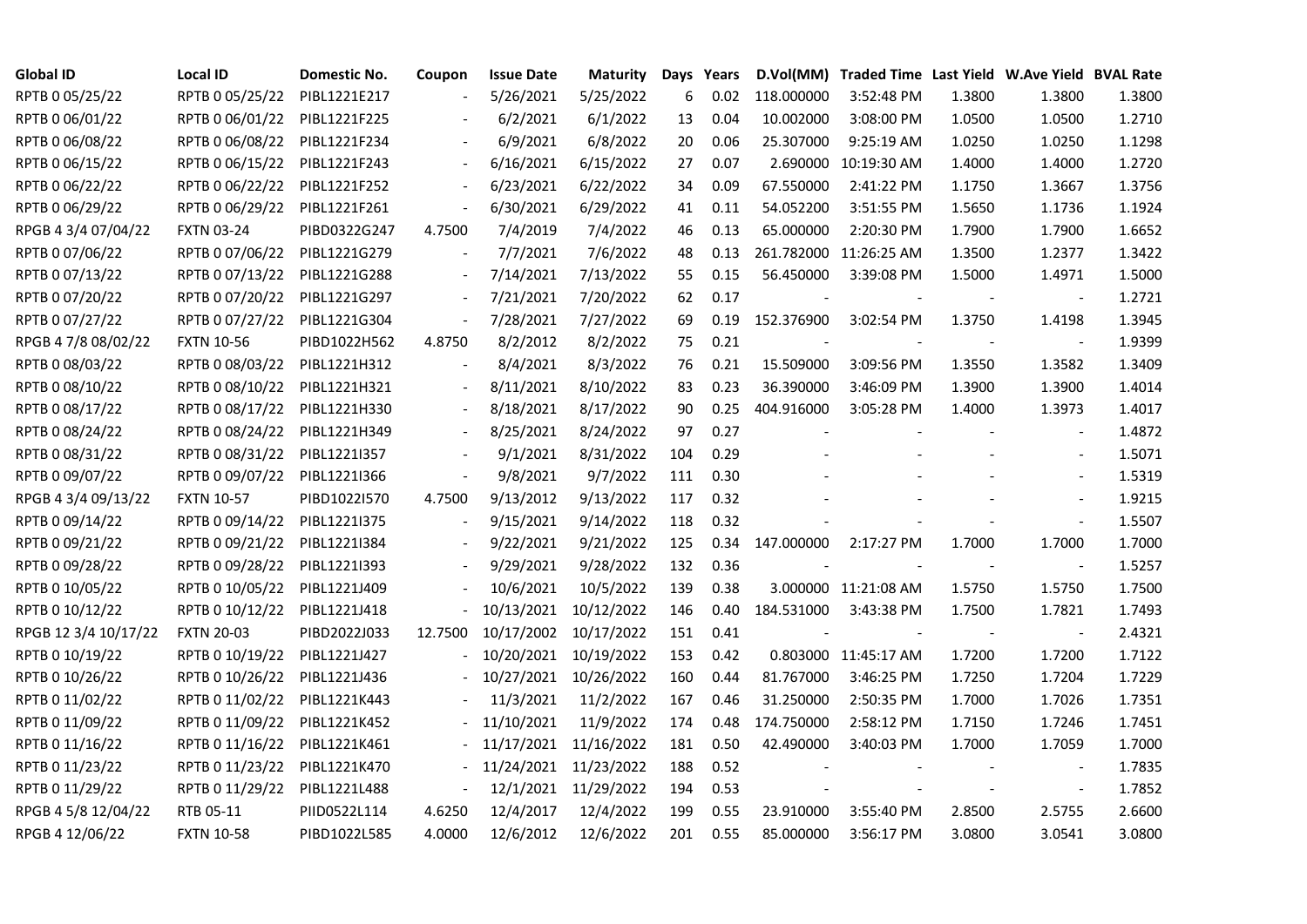| <b>Global ID</b>     | Local ID          | Domestic No. | Coupon                   | <b>Issue Date</b> | Maturity       |     | Days Years |            | D.Vol(MM) Traded Time Last Yield W.Ave Yield BVAL Rate |        |                          |        |
|----------------------|-------------------|--------------|--------------------------|-------------------|----------------|-----|------------|------------|--------------------------------------------------------|--------|--------------------------|--------|
| RPTB 0 12/07/22      | RPTB 0 12/07/22   | PIBL1221L497 |                          | 12/7/2021         | 12/7/2022      | 202 | 0.55       | 4.118000   | 3:10:25 PM                                             | 1.7150 | 1.7150                   | 1.7865 |
| RPTB 0 12/14/22      | RPTB 0 12/14/22   | PIBL1221L503 |                          | 12/15/2021        | 12/14/2022     | 209 | 0.57       |            | 82.560000 10:41:18 AM                                  | 1.6900 | 1.7054                   | 1.7745 |
| RPTB 0 01/04/23      | RPTB 0 01/04/23   | PIBL1222A013 |                          | 1/5/2022          | 1/4/2023       | 230 | 0.63       |            |                                                        |        |                          | 1.7908 |
| RPTB 0 01/11/23      | RPTB 0 01/11/23   | PIBL1222A022 | $\blacksquare$           | 1/12/2022         | 1/11/2023      | 237 | 0.65       |            |                                                        |        |                          | 1.7845 |
| RPTB 0 01/18/23      | RPTB 0 01/18/23   | PIBL1222A031 |                          | 1/19/2022         | 1/18/2023      | 244 | 0.67       |            |                                                        |        |                          | 1.7781 |
| RPTB 0 01/25/23      | RPTB 0 01/25/23   | PIBL1222A040 |                          | 1/26/2022         | 1/25/2023      | 251 | 0.69       |            |                                                        |        |                          | 1.7637 |
| RPTB 0 02/01/23      | RPTB 0 02/01/23   | PIBL1222B058 |                          | 2/2/2022          | 2/1/2023       | 258 | 0.71       |            |                                                        |        | $\sim$                   | 1.8009 |
| RPTB 0 02/08/23      | RPTB 0 02/08/23   | PIBL1222B067 |                          | 2/9/2022          | 2/8/2023       | 265 | 0.73       |            |                                                        |        | $\overline{\phantom{a}}$ | 1.7902 |
| RPGB 4 3/8 02/11/23  | RTB 03-10         | PIID0323B101 | 4.3750                   | 2/11/2020         | 2/11/2023      | 268 | 0.73       | 45.158000  | 3:55:30 PM                                             | 3.0000 | 2.8375                   | 3.0082 |
| RPTB 0 02/15/23      | RPTB 0 02/15/23   | PIBL1222B076 |                          | 2/16/2022         | 2/15/2023      | 272 | 0.75       |            |                                                        |        |                          | 1.8010 |
| RPGB 13 02/20/23     | <b>FXTN 20-04</b> | PIBD2023B048 | 13.0000                  | 2/20/2003         | 2/20/2023      | 277 | 0.76       |            |                                                        |        |                          | 2.8634 |
| RPTB 0 02/22/23      | RPTB 0 02/22/23   | PIBL1222B085 |                          | 2/23/2022         | 2/22/2023      | 279 | 0.76       |            |                                                        |        |                          | 1.8046 |
| RPGB 5 1/2 03/08/23  | <b>FXTN 05-75</b> | PIBD0523C752 | 5.5000                   | 3/8/2018          | 3/8/2023       | 293 | 0.80       |            |                                                        |        |                          | 2.8239 |
| RPTB 0 03/15/23      | RPTB 0 03/15/23   | PIBL1222C119 | $\blacksquare$           | 3/16/2022         | 3/15/2023      | 300 | 0.82       |            | 34.100000 10:04:29 AM                                  | 1.7500 | 1.7500                   | 1.8708 |
| RPTB 0 03/22/23      | RPTB 0 03/22/23   | PIBL1222C128 |                          | 3/23/2022         | 3/22/2023      | 307 | 0.84       |            | 3.000000 11:57:36 AM                                   | 1.8050 | 1.8017                   | 1.8884 |
| RPTB 0 04/05/23      | RPTB 0 04/05/23   | PIBL1222D145 |                          | 4/6/2022          | 4/5/2023       | 321 | 0.88       |            |                                                        |        |                          | 1.9210 |
| RPTB 0 04/12/23      | RPTB 0 04/12/23   | PIBL1222D154 | $\overline{\phantom{a}}$ | 4/13/2022         | 4/12/2023      | 328 | 0.90       |            |                                                        |        |                          | 1.9395 |
| RPTB 0 04/19/23      | RPTB 0 04/19/23   | PIBL1222D163 | $\blacksquare$           | 4/20/2022         | 4/19/2023      | 335 | 0.92       | 45.988000  | 2:07:16 PM                                             | 1.9800 | 1.9782                   | 1.9000 |
| RPGB 3 1/2 04/21/23  | <b>FXTN 07-58</b> | PIBD0723D588 | 3.5000                   | 4/21/2016         | 4/21/2023      | 337 | 0.92       | 18.400000  | 2:13:02 PM                                             | 3.0300 | 3.0351                   | 3.1791 |
| RPTB 0 04/26/23      | RPTB 0 04/26/23   | PIBL1222D172 | $\blacksquare$           | 4/27/2022         | 4/26/2023      | 342 | 0.94       |            | 64.090000 11:57:46 AM                                  | 1.9800 | 1.9676                   | 1.9721 |
| RPTB 0 05/03/23      | RPTB 0 05/03/23   | PIBL1222E180 | $\blacksquare$           | 5/4/2022          | 5/3/2023       | 349 | 0.96       | 169.944000 | 3:52:41 PM                                             | 2.0000 | 1.9923                   | 2.0000 |
| RPGB 11 7/8 05/29/23 | <b>FXTN 20-05</b> | PIBD2023E054 | 11.8750                  | 5/29/2003         | 5/29/2023      | 375 | 1.03       |            |                                                        |        | $\overline{\phantom{a}}$ | 3.1596 |
| RPGB 3 1/4 08/15/23  | RTB 10-04         | PIID1023H046 | 3.2500                   | 8/15/2013         | 8/15/2023      | 453 | 1.24       | 6.500000   | 3:37:01 PM                                             | 3.8000 | 3.6423                   | 3.1781 |
| RPGB 2 3/8 09/10/23  | <b>FXTN 03-25</b> | PIBD0323I252 | 2.3750                   | 9/10/2020         | 9/10/2023      | 479 | 1.31       |            |                                                        |        |                          | 3.3119 |
| RPGB 11 3/8 10/23/23 | <b>FXTN 20-06</b> | PIBD2023J068 | 11.3750                  | 10/23/2003        | 10/23/2023     | 522 | 1.43       |            |                                                        |        |                          | 3.5286 |
| RPGB 2 3/8 03/09/24  | RTB 03-11         | PIID0324C115 | 2.3750                   | 3/9/2021          | 3/9/2024       | 660 | 1.81       | 172.760800 | 2:41:57 PM                                             | 3.4500 | 3.4982                   | 3.5000 |
| RPGB 6 1/4 03/12/24  | RTB 05-12         | PIID0524C129 | 6.2500                   | 3/12/2019         | 3/12/2024      | 663 | 1.82       |            | 0.500000 11:12:26 AM                                   | 4.3000 | 4.3000                   | 4.0572 |
| RPGB 4 1/2 04/20/24  | <b>FXTN 07-59</b> | PIBD0724D595 | 4.5000                   | 4/20/2017         | 4/20/2024      | 702 | 1.92       |            | 4.000000 11:41:33 AM                                   | 4.2300 | 4.2300                   | 3.9806 |
| RPGB 12 3/8 06/03/24 | <b>FXTN 20-07</b> | PIBD2024F075 | 12.3750                  | 6/3/2004          | 6/3/2024       | 746 | 2.04       |            |                                                        |        |                          | 4.0852 |
| RPGB 12 7/8 08/05/24 | <b>FXTN 20-08</b> | PIBD2024H086 | 12.8750                  | 8/5/2004          | 8/5/2024       | 809 | 2.22       |            |                                                        |        |                          | 4.2196 |
| RPGB 4 1/8 08/20/24  | <b>FXTN 10-59</b> | PIBD1024H595 | 4.1250                   | 8/20/2014         | 8/20/2024      | 824 | 2.26       |            |                                                        |        |                          | 4.2520 |
| RPGB 4 1/4 10/17/24  | <b>FXTN 05-76</b> | PIBD0524J762 | 4.2500                   | 10/17/2019        | 10/17/2024     | 882 | 2.42       |            |                                                        |        |                          | 4.8261 |
| RPGB 13 3/4 11/11/24 | <b>FXTN 20-09</b> | PIBD2024K091 | 13.7500                  | 11/11/2004        | 11/11/2024     | 907 | 2.48       |            |                                                        |        |                          | 4.4288 |
| RPGB 4 1/4 04/07/25  | <b>FXTN 03-27</b> | PIBD0325D270 | 4.2500                   | 4/7/2022          | 4/7/2025 1,054 |     | 2.89       | 422.850000 | 3:34:35 PM                                             | 4.9500 | 4.9150                   | 4.9216 |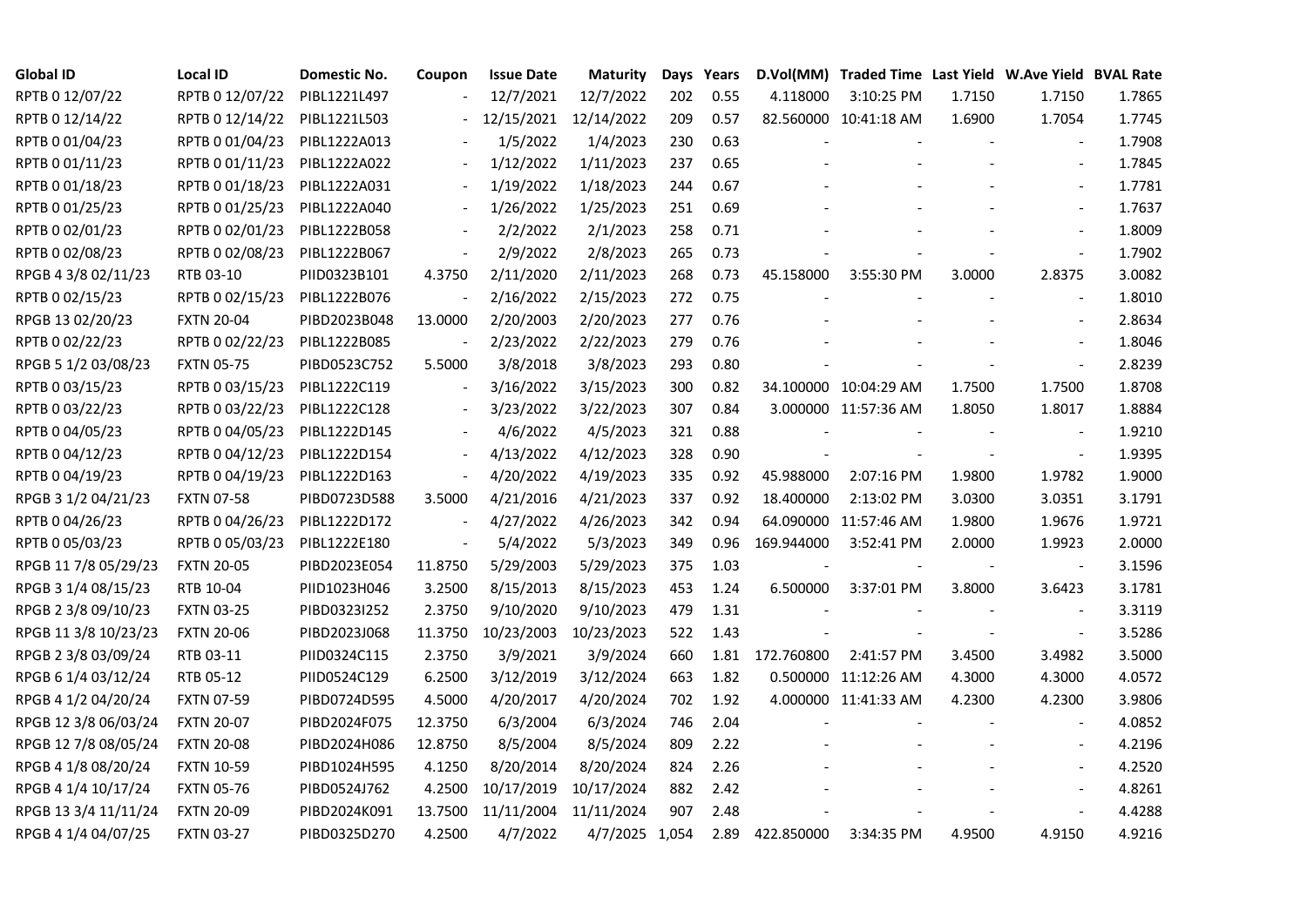| <b>Global ID</b>     | <b>Local ID</b>   | Domestic No. | Coupon  | <b>Issue Date</b> | Maturity              | Days Years |                          | D.Vol(MM) Traded Time Last Yield W.Ave Yield BVAL Rate |        |                          |        |
|----------------------|-------------------|--------------|---------|-------------------|-----------------------|------------|--------------------------|--------------------------------------------------------|--------|--------------------------|--------|
| RPGB 5 3/4 04/12/25  | <b>FXTN 07-61</b> | PIBD0725D618 | 5.7500  | 4/12/2018         | 4/12/2025 1,059       | 2.90       |                          |                                                        |        |                          | 4.7169 |
| RPGB 12 1/8 04/14/25 | <b>FXTN 20-10</b> | PIBD2025D103 | 12.1250 | 4/14/2005         | 4/14/2025 1,061       | 2.91       |                          |                                                        |        |                          | 4.7574 |
| RPGB 2 5/8 08/12/25  | RTB 05-13         | PIID0525H130 | 2.6250  | 8/12/2020         | 8/12/2025 1,181       | 3.23       | 148.010000               | 3:16:24 PM                                             | 4.8000 | 4.8641                   | 4.8066 |
| RPGB 3 5/8 09/09/25  | <b>FXTN 10-60</b> | PIBD10251608 | 3.6250  | 9/9/2015          | 9/9/2025 1,209        | 3.31       | 6.620000                 | 3:08:29 PM                                             | 5.1550 | 5.1932                   | 5.3083 |
| RPGB 12 1/8 10/20/25 | <b>FXTN 20-11</b> | PIBD2025J116 | 12.1250 | 10/20/2005        | 10/20/2025 1,250      | 3.42       |                          |                                                        |        |                          | 5.1005 |
| RPGB 18 1/4 11/29/25 | <b>FXTN 25-01</b> | PIBD2525K015 | 18.2500 | 11/29/2000        | 11/29/2025 1,290      | 3.53       |                          |                                                        |        |                          | 5.1703 |
| RPGB 10 1/4 01/19/26 | <b>FXTN 20-12</b> | PIBD2026A122 | 10.2500 | 1/19/2006         | 1/19/2026 1,341       | 3.67       |                          |                                                        |        | $\overline{\phantom{a}}$ | 5.2591 |
| RPGB 6 1/4 02/14/26  | <b>FXTN 07-62</b> | PIBD0726B627 | 6.2500  | 2/14/2019         | 2/14/2026 1,367       | 3.74       |                          | 2.400000 10:05:35 AM                                   | 5.2150 | 5.2150                   | 5.3407 |
| RPGB 3 3/8 04/08/26  | <b>FXTN 05-77</b> | PIBD0526D772 | 3.3750  | 4/8/2021          | 4/8/2026 1,420        | 3.89       | 18.960000                | 3:23:12 PM                                             | 5.3500 | 5.2030                   | 5.7846 |
| RPGB 3 1/2 09/20/26  | RTB 10-05         | PIID1026I057 | 3.5000  | 9/20/2016         | 9/20/2026 1,585       | 4.34       | 0.500000                 | 3:18:39 PM                                             | 5.3000 | 5.3000                   | 5.6358 |
| RPGB 6 1/4 10/20/26  | RTB 15-01         | PIID1526J019 | 6.2500  | 10/20/2011        | 10/20/2026 1,615      | 4.42       |                          |                                                        |        |                          | 5.6695 |
| RPGB 8 12/07/26      | <b>FXTN 20-13</b> | PIBD2026L139 | 8.0000  | 12/7/2006         | 12/7/2026 1,663       | 4.55       |                          |                                                        |        |                          | 5.7410 |
| RPGB 5 3/8 03/01/27  | RTB 15-02         | PIID1527C023 | 5.3750  | 3/1/2012          | 3/1/2027 1,747        | 4.78       |                          | 1.000000 10:43:01 AM                                   | 5.5200 | 5.5200                   | 5.8543 |
| RPGB 4 7/8 03/04/27  | RTB 05-15         | PIID0527C159 | 4.8750  | 3/4/2022          | 3/4/2027 1,750        | 4.79       | 183.911000               | 3:53:57 PM                                             | 5.3000 | 5.6077                   | 5.6514 |
| RPGB 4 3/4 05/04/27  | <b>FXTN 10-61</b> | PIBD1027E617 | 4.7500  | 5/4/2017          | 5/4/2027 1,811        | 4.96       |                          |                                                        |        | $\blacksquare$           | 5.5327 |
| RPGB 4 5/8 06/02/27  | RTB 05-14         | PIID0527L140 | 4.6250  | 12/2/2021         | 6/2/2027 1,840        | 5.04       | 841.200000               | 3:55:42 PM                                             | 5.7800 | 5.9820                   | 5.9785 |
| RPGB 8 5/8 09/06/27  | <b>FXTN 20-14</b> | PIBD2027I140 | 8.6250  | 9/6/2007          | 9/6/2027 1,936        | 5.30       |                          |                                                        |        |                          | 6.0542 |
| RPGB 6 1/4 03/22/28  | <b>FXTN 10-63</b> | PIBD1028C635 | 6.2500  | 3/22/2018         | 3/22/2028 2,134       | 5.84       |                          |                                                        |        |                          | 6.2220 |
| RPGB 3 5/8 04/22/28  | <b>FXTN 07-64</b> | PIBD0728D649 | 3.6250  | 4/22/2021         | 4/22/2028 2,165       | 5.93       |                          |                                                        |        | $\overline{\phantom{a}}$ | 6.4496 |
| RPGB 3 3/4 08/12/28  | <b>FXTN 07-65</b> | PIBD0728H654 | 3.7500  | 8/12/2021         | 8/12/2028 2,277       | 6.23       | 12.100000                | 2:59:48 PM                                             | 6.1500 | 6.1808                   | 6.5516 |
| RPGB 9 1/2 12/04/28  | <b>FXTN 20-15</b> | PIBD2028L151 | 9.5000  | 12/4/2008         | 12/4/2028 2,391       | 6.55       |                          |                                                        |        |                          | 6.3443 |
| RPGB 67/8 01/10/29   | <b>FXTN 10-64</b> | PIBD1029A644 | 6.8750  | 1/10/2019         | 1/10/2029 2,428       | 6.65       |                          |                                                        |        | $\overline{\phantom{a}}$ | 6.0272 |
| RPGB 6 1/2 05/19/29  | <b>FXTN 07-67</b> | PIBD0729E673 | 6.5000  | 5/19/2022         | 5/19/2029 2,557       | 7.00       | 124.500000               | 3:28:27 PM                                             | 6.3000 | 6.3261                   | 6.5203 |
| RPGB 8 3/4 05/27/30  | <b>FXTN 20-16</b> | PIBD2030E166 | 8.7500  | 5/27/2010         | 5/27/2030 2,930       | 8.02       |                          |                                                        |        |                          | 6.4446 |
| RPGB 2 7/8 07/09/30  | <b>FXTN 10-65</b> | PIBD1030G655 | 2.8750  | 7/9/2020          | 7/9/2030 2,973        | 8.14       |                          |                                                        |        |                          | 6.1427 |
| RPGB 12 1/2 07/28/30 | <b>FXTN 25-02</b> | PIBD2530G029 | 12.5000 | 7/28/2005         | 7/28/2030 2,992       | 8.19       |                          |                                                        |        |                          | 6.4422 |
| RPGB 11 1/4 01/26/31 | <b>FXTN 25-03</b> | PIBD2531A032 | 11.2500 | 1/26/2006         | 1/26/2031 3,174       | 8.69       |                          |                                                        |        | $\overline{\phantom{a}}$ | 6.4349 |
| RPGB 8 07/19/31      | <b>FXTN 20-17</b> | PIBD2031G171 | 8.0000  | 7/19/2011         | 7/19/2031 3,348       | 9.17       |                          | 7.700000 11:11:45 AM                                   | 6.3000 | 6.3000                   | 6.4747 |
| RPGB 4 07/22/31      | <b>FXTN 10-66</b> | PIBD1031G662 | 4.0000  | 7/22/2021         | 7/22/2031 3,351       | 9.18       |                          |                                                        |        |                          | 6.3152 |
| RPGB 9 3/8 10/05/31  | <b>FXTN 25-04</b> | PIBD2531J042 | 9.3750  | 10/5/2006         | 10/5/2031 3,426       | 9.38       |                          |                                                        |        |                          | 6.4077 |
| RPGB 4 7/8 01/20/32  | <b>FXTN 10-67</b> | PIBD1032A675 | 4.8750  | 1/20/2022         | 1/20/2032 3,533       |            | 9.67 131.550000          | 3:25:15 PM                                             | 6.3250 | 6.2708                   | 6.2502 |
| RPGB 5 7/8 02/02/32  | <b>FXTN 20-18</b> | PIBD2032B183 | 5.8750  | 2/2/2012          | 2/2/2032 3,546        | 9.71       |                          |                                                        |        | $\Box$                   | 6.3882 |
| RPGB 5 7/8 03/01/32  | RTB 20-01         | PIID2032C014 | 5.8750  | 3/1/2012          | 3/1/2032 3,574        | 9.79       | 1.500000                 | 3:10:24 PM                                             | 6.4000 | 6.4333                   | 6.3836 |
| RPGB 5 3/4 09/27/32  | <b>FXTN 20-19</b> | PIBD2032I195 | 5.7500  | 9/27/2012         | 9/27/2032 3,784 10.36 |            | $\overline{\phantom{a}}$ | $\overline{\phantom{a}}$                               |        |                          | 6.3554 |